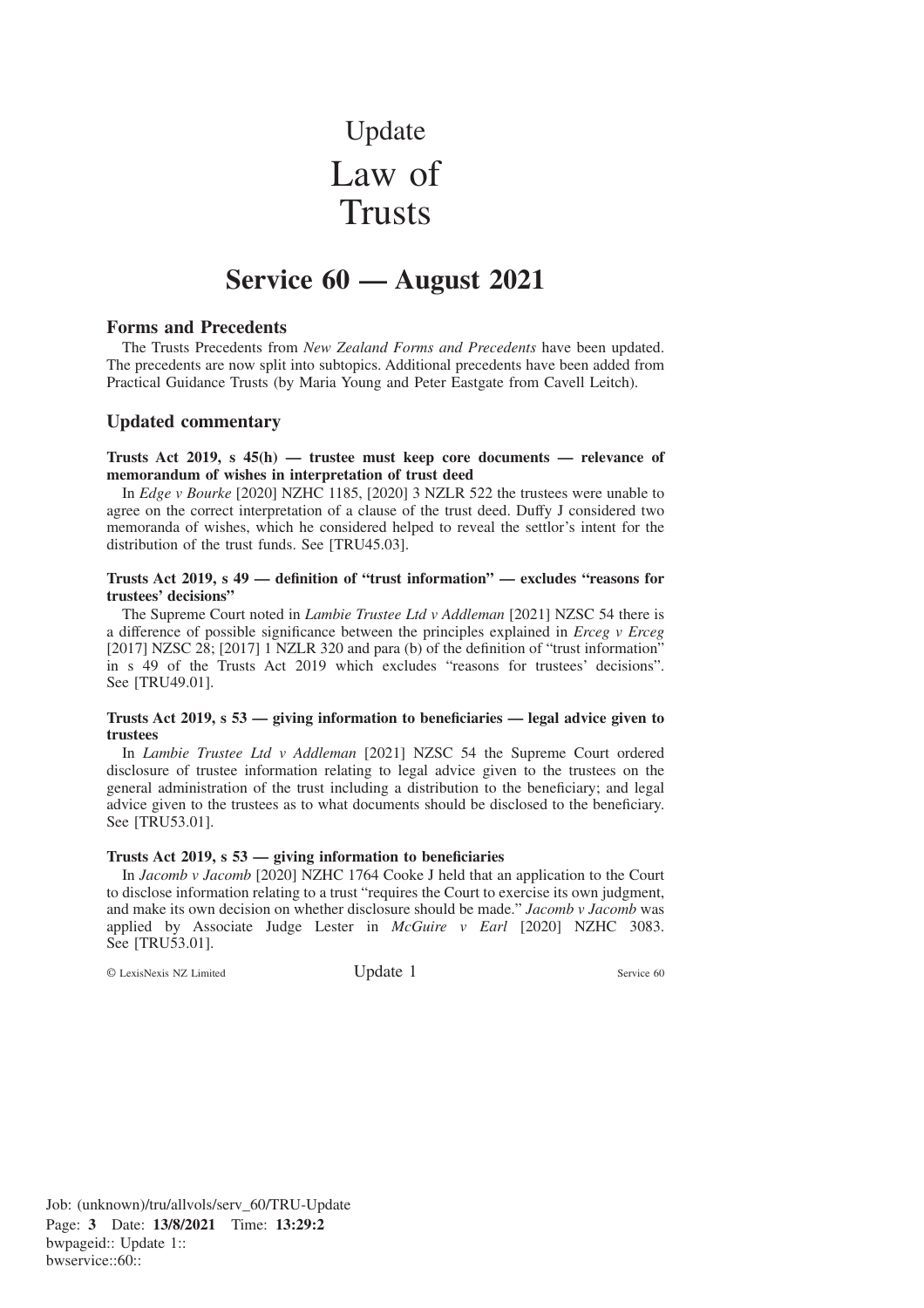# **Trusts Act 2019, s 112 — court may make order for removal of trustee**

In *Taylor v Taylor* [2021] NZHC 992 Peters J made an order for removal of a trustee who had failed to fulfil his duties as a trustee. See [TRU112.01].

# **Trusts Act 2019, s 116 — vesting of trust property on change of trustees**

In *Taylor v Taylor* [2021] NZHC 992 Peters J made an order under s 116 vesting the trust property in the remaining trustee after the removal of a trustee. See [TRU116.02].

# **Trusts Act 2019, s 116 — vesting of trust property on change of trustees**

In *Lewis v Lewis* [2021] NZHC 585 an application for a vesting order was granted. See [TRU116.02].

# **Trusts Act 2019, s 124 — power of court to approve variation of trust**

In *Gavin v Gavin* [2021] NZHC 550 Mander J approved proposed variations to various trusts on behalf of minor and unborn beneficiaries. See [TRU124.01].

# **Trusts Act 2019, s 124 — power of court to approve variation of trust**

In *Irwin v Irwin* [2021] NZHC 926 Thomas J gave approval under s 124 to a variation of the trust deed which enabled the surviving settlor to receive distributions of income and capital. See [TRU124.01].

# **Trusts Act 2019, s 125 — power of court to waive requirement of consent to variation of trust**

"The effect of s 125 is that where the Court orders a waiver of consent of some or all beneficiaries under s 125, the trustees can proceed with variation of the trust using the power conferred on them by s 122.": *Talijancich v Talijancich* [2021] NZHC 753. See [TRU125.01].

# **Trusts Act 2019, s 130 — power of court to vary trustees' powers in relation to property**

In *Re W* [2020] NZHC 1293 the Court declined to use its discretion under s 64 of the Trustee Act 1956 because it considered the transfer was contrary to the testator's clear intentions, would result in a rewriting of the trust, and was not in the relevant beneficiary's best interests. See [TRU130.02].

# **Trusts Act 2019, s 133 — trustee may apply to court for directions**

Section 133 was applied in *Re McMillan* [2021] NZHC 1497 by adopting the broad equitable approach affirmed in *New Zealand Ma¯ori Council v Foulkes* [2014] NZHC 1777; [2015] NZAR 1441. See [TRU133.01].

#### **Trusts Act 2019, s 133 — trustee may apply to court for directions — litigation directions — Beddoe applications — breach of trust**

*McCallum v McCallum (as trustees of the McCallum Family Trust)* [2021] NZCA 237 the Court of Appeal allowed the trustees to continue to enjoy the protection of a (limited) Beddoe order (in some causes of action) despite the plaintiffs asserting a breach of trust. See [TRU133.05].

# **Trusts Act 2019, s 136 — trustee may apply to court to allow distribution of missing beneficiaries' shares — searching for potential beneficiary**

In *Hodgson v Hodgson* [2021] NZHC 906 the High Court was not satisfied under s 136 that "reasonable measures" had been taken to bring his interest in the estate to the notice